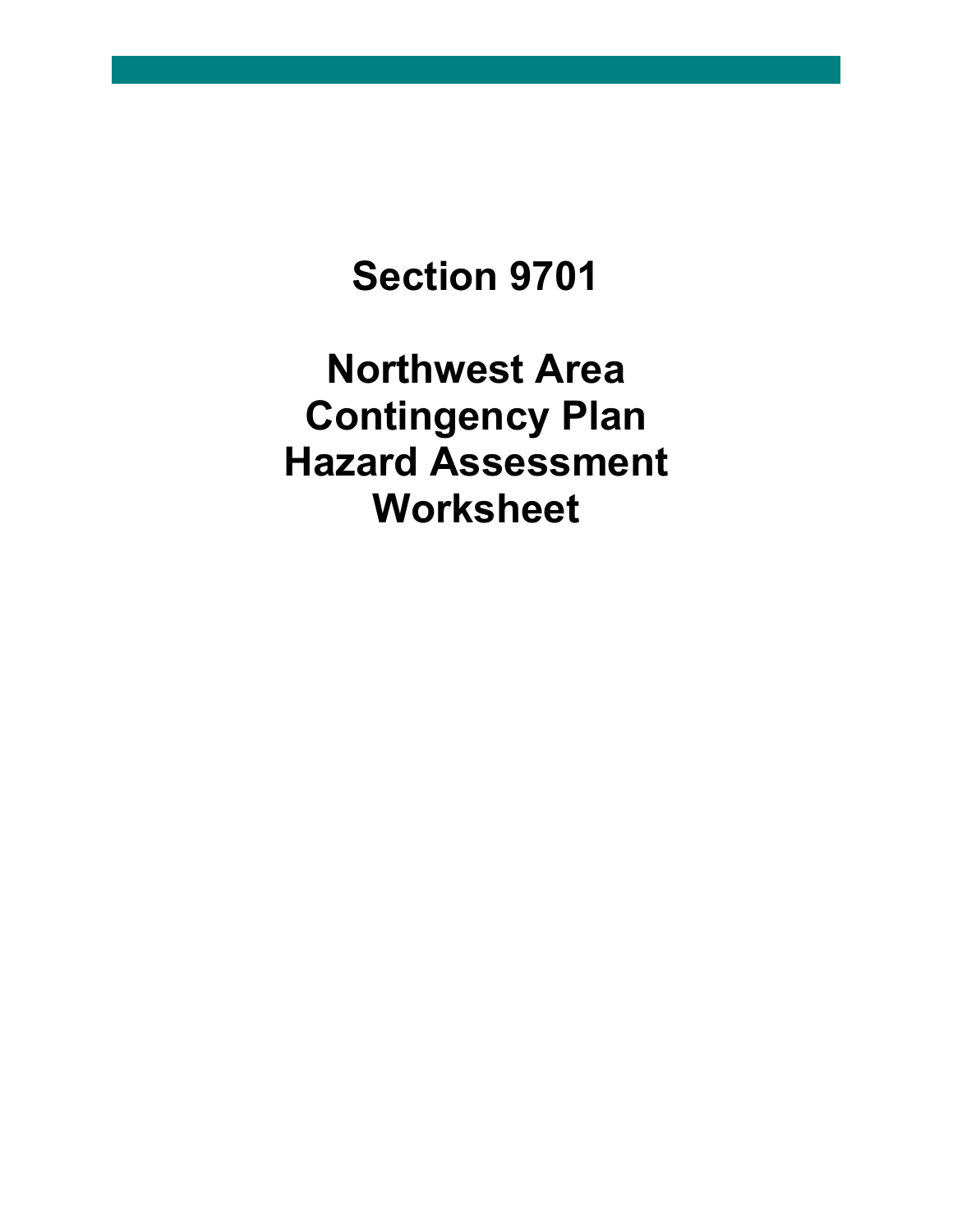*9701. Northwest Area Contingency Plan Hazard Assessment Worksheet*

## **Hazard Assessment Worksheet**

### **Northwest Area Contingency Plan Hazard Assessment Worksheet**

| Name(s) of Responding Personnel:                                                                                                                                             |
|------------------------------------------------------------------------------------------------------------------------------------------------------------------------------|
|                                                                                                                                                                              |
| <b>I.</b> Information as first reported                                                                                                                                      |
| Location/Site Name:                                                                                                                                                          |
|                                                                                                                                                                              |
|                                                                                                                                                                              |
| <b>II.</b> Information upon arrival and BEFORE first perimeter reconnaissance                                                                                                |
|                                                                                                                                                                              |
|                                                                                                                                                                              |
|                                                                                                                                                                              |
| General Site Description & Potential Hazards, as seen from arrival position, and Recon plans:                                                                                |
|                                                                                                                                                                              |
| <b>III.</b> Perimeter Reconnaissance PPE – Check Personal Protective Equipment being used:                                                                                   |
| $\Box$ Level A $\Box$ Level B $\Box$ Level C $\Box$ Level D                                                                                                                  |
| NOTE: Based on FIRST recon results, addl. recon w/higher PPE levels may be needed!                                                                                           |
| <b>IV.</b> Information AFTER all perimeter reconnaissance is completed                                                                                                       |
| Indicate Hazards (Key: K=Known, S=Suspected, X=Other, or Line through item if "N/A")<br>_____ Explosive ______ Corrosive<br>Vehicles<br>Elammable Liquid<br>$Ovidizer$ Noise |

| Flammable Liquid                                             | Oxidizer          | Noise     |
|--------------------------------------------------------------|-------------------|-----------|
| Flammable Solid                                              | Biohazard         | Heat/Cold |
| Flammable Gas                                                | Radioactive       | Falling   |
| Poisonous Gas                                                | Oxygen Deficiency |           |
| Slipping/Tripping                                            |                   |           |
| Confined Space<br>Poison                                     | Water             |           |
| Other                                                        |                   |           |
| (specify)                                                    |                   |           |
| Unknowns (describe color, size, shape of container(s), etc.) |                   |           |

In addition to above, note anything else observed during perimeter recon action(s):